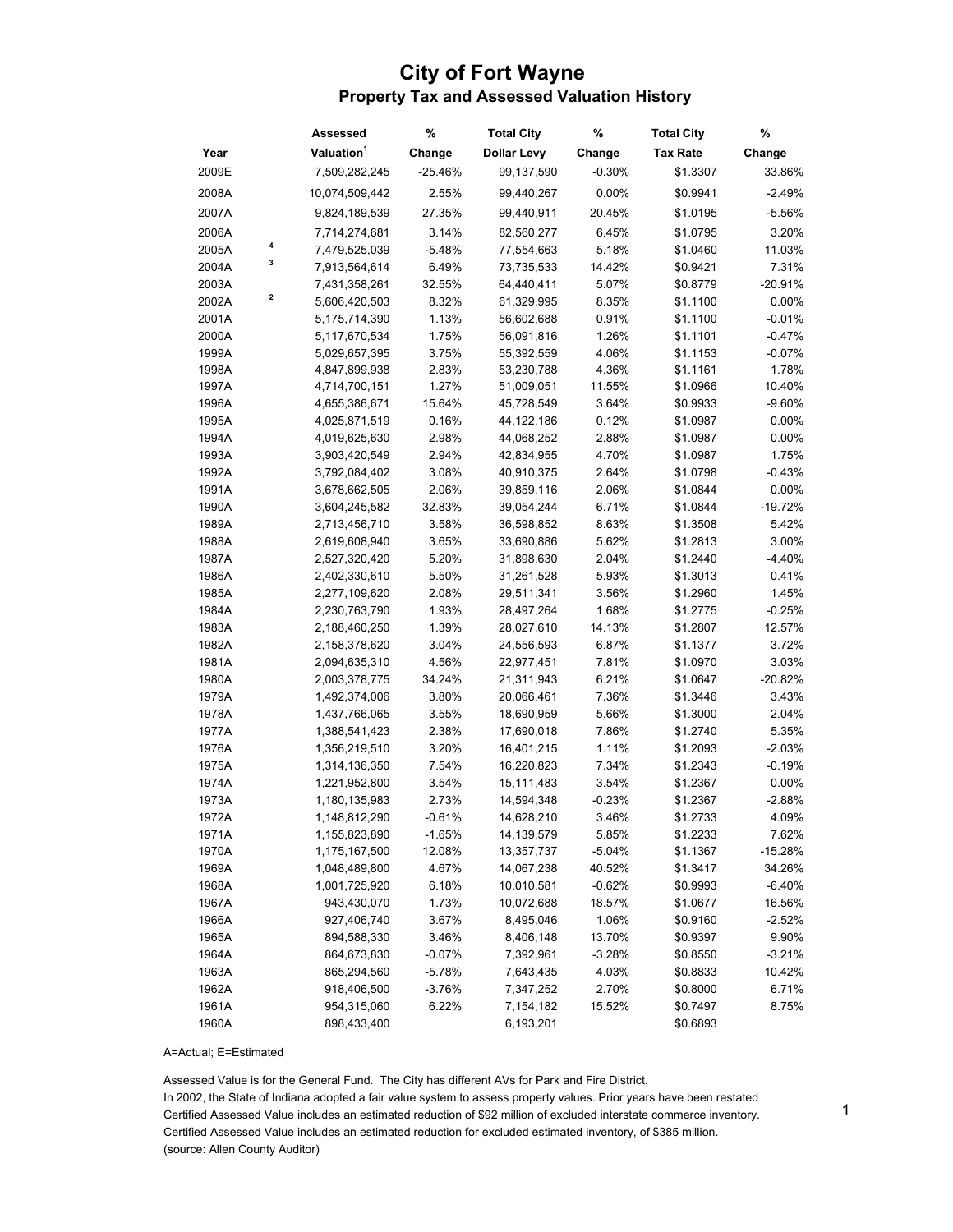## 2009 BUDGET Expense Comparison

|                                            |               | 2008 Actual |               |                  | % Change          |
|--------------------------------------------|---------------|-------------|---------------|------------------|-------------------|
|                                            | 2007          | thru        | 2008 Revised  | 2009             | from 2008 Revised |
|                                            | <b>Actual</b> | 6/30/08     | <b>Budget</b> | <b>Submitted</b> | to 2009           |
| Mayor                                      | 1,260,390     | 693,570     | 1,407,215     | 1,478,479        | 5.06%             |
| Finance & Administration                   | 7,945,523     | 3,658,102   | 7,775,698     | 7,775,070        | $-0.01%$          |
| City Clerk/Council                         | 914,909       | 456,891     | 976,692       | 1,028,142        | 5.27%             |
| Metro                                      | 676,725       | 299,902     | 661,989       | 711,115          | 7.42%             |
| <b>Public Works</b>                        | 8,220,082     | 4,528,794   | 8,821,236     | 9,063,121        | 2.74%             |
| Weights & Measures                         | 221,054       | 104,423     | 205,419       | 208,792          | 1.64%             |
| <b>CD</b>                                  | 4,423,456     | 2,210,150   | 5,063,683     | 4,653,894        | $-8.09%$          |
| Law                                        | 439,201       | 169,093     | 501,569       | 505,688          | 0.82%             |
| <b>Internal Audit</b>                      | 190,784       | 110,360     | 224,280       | 228,055          | 1.68%             |
| Police Merit                               | 20,007        | 1,250       | 2,500         | 21,175           | 747.00%           |
| Police                                     | 44,555,450    | 24,503,876  | 48,863,638    | 49,483,657       | 1.27%             |
| <b>Animal Control</b>                      | 2,226,955     | 1,207,088   | 2,532,401     | 2,556,849        | 0.97%             |
| Communications                             | 5,761,627     | 3,024,178   | 6,541,896     | 6,827,364        | 4.36%             |
| Human Resources                            | 666,767       | 325,991     | 789,084       | 731,528          | $-7.29%$          |
| <b>Total General - Fund 010</b>            | 77,522,930    | 55,408,462  | 84,367,300    | 85,272,929       | 1.07%             |
|                                            |               |             |               |                  |                   |
| Fire                                       | 32,678,267    | 17,395,942  | 35,040,980    | 35, 111, 125     | 0.20%             |
| Parks & Recreation                         | 11,286,494    | 5,658,885   | 12,704,518    | 12,917,393       | 1.68%             |
| Redevelopment - General                    | 436,890       | 276,864     | 558,470       | 558,544          | 0.01%             |
| Sanitary Officer's Pension                 | 479,464       | 202,782     | 553,530       | 557,380          | 0.70%             |
| Domestic Violence                          | 6,703         | 640         | 7,300         | 7,300            | 0.00%             |
| <b>TOTAL PROPERTY TAX</b>                  | 122,410,748   | 78,943,575  | 133,232,098   | 134,424,671      | 0.90%             |
| <b>Fire Pension</b>                        | 7,441,894     | 3,086,992   | 7,903,616     | 7,871,372        | $-0.41%$          |
| Police Pension                             | 8,214,212     | 3,381,947   | 8,374,043     | 8,446,841        | 0.87%             |
| <b>Energy &amp; Environmental Services</b> | 10,050,536    | 3,114,609   | 10,832,075    | 10,641,961       | $-1.76%$          |
| Street Project Management-MVH              | 961,004       | 492,211     | 1,024,281     | 962,877          | $-5.99%$          |
| Street Department-MVH                      | 11,631,741    | 5,879,141   | 11,774,605    | 11,416,512       | $-3.04%$          |
| Parking Enforcement                        | 556,441       | 275,306     | 610,086       | 621,839          | 1.93%             |
| Traffic Engineering-LR&S                   | 2,318,938     | 1,107,391   | 2,586,849     | 2,649,142        | 2.41%             |
| <b>Cumulative Capital</b>                  | 1,507,206     | 744,116     | 3,059,369     | 2,522,500        | $-17.55%$         |
| Law Enforcement Training                   | 160,997       | 61,064      | 201,000       | 206,000          | 2.49%             |
| Cable TV                                   | 836,779       | 239,475     | 796,529       | 788,400          | $-1.02%$          |
| <b>TOTAL NON PROPERTY TAX</b>              | 43,679,748    | 18,382,252  | 47, 162, 453  | 46,127,444       | $-2.19%$          |
|                                            |               |             |               |                  |                   |
| <b>TOTAL</b>                               | 166,090,496   | 97,325,827  | 180,394,551   | 180,552,115      | 0.09%             |
| Fleet-Office                               | 375,677       | 204,755     | 497,421       | 443,011          | $-10.94%$         |
| <b>Fleet-Cost of Sales</b>                 | 2,459,213     | 1,838,872   | 2,514,150     | 4,437,824        | 76.51%            |
| Fleet-Contract                             | 3,046,808     | 1,730,282   | 3,290,725     | 3,409,081        | 3.60%             |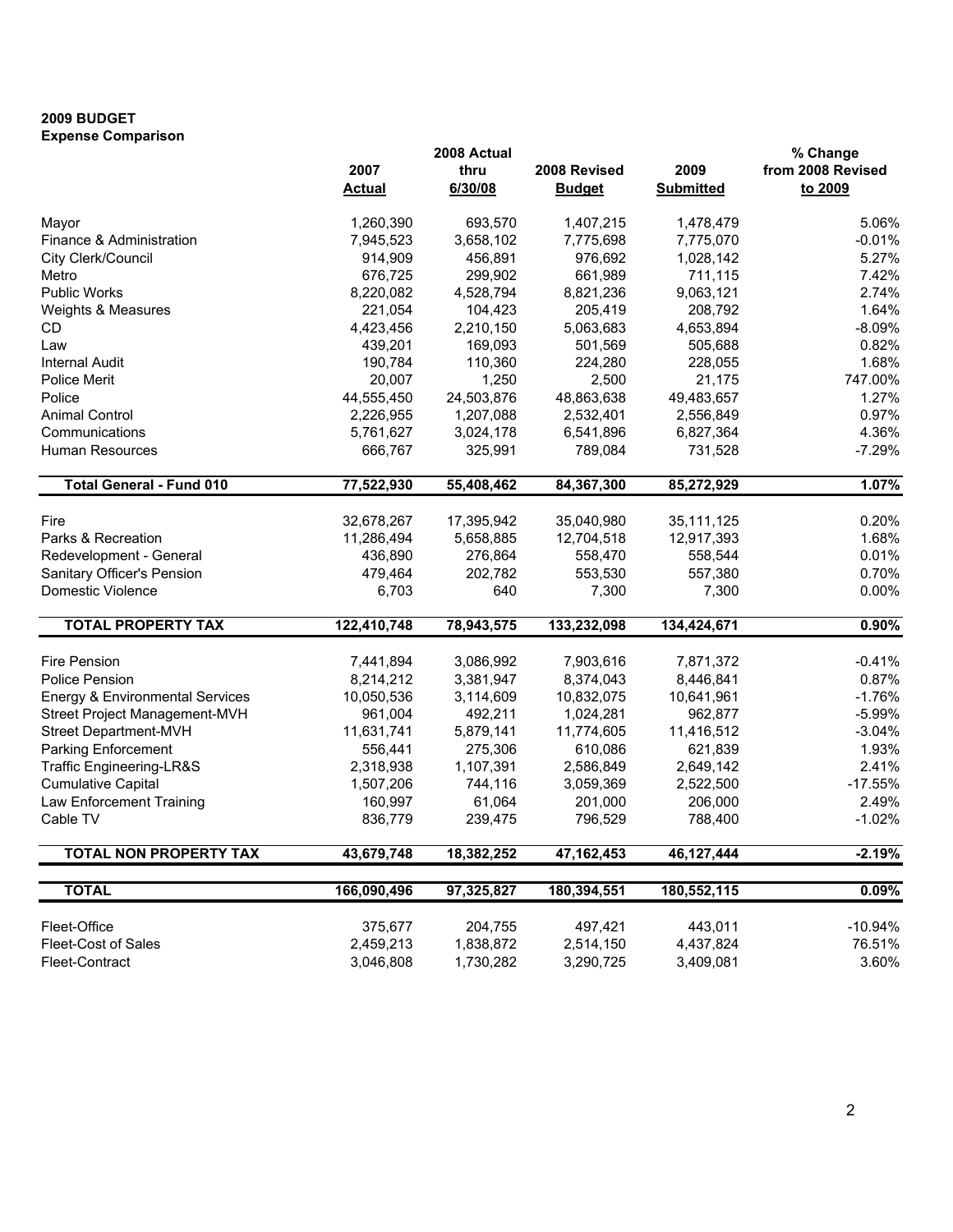| <b>DEPARTMENT</b>                          | 2009       | 2010       | 2011       | 2012                     | 2013       | <b>TOTAL</b> |
|--------------------------------------------|------------|------------|------------|--------------------------|------------|--------------|
|                                            |            |            |            |                          |            |              |
| Tab 8<br>Mayor                             | 1,400      | ٠          | $\sim$     | $\overline{\phantom{a}}$ | ÷.         | 1,400        |
| Law                                        |            |            |            |                          |            |              |
| Internal Audit                             | 1,700      |            | 1,700      | 1,700                    | 1,700      | 6,800        |
| Human Resources                            | 9,850      | 7,300      | 4,000      | 4,000                    |            | 25,150       |
| Finance & Administration                   | 1,002,300  | 1,201,900  | 1,203,000  | 1,202,100                | 1,201,100  | 5,810,400    |
| Controller                                 | 1,000      | 500        | 1,000      | 500                      |            | 3,000        |
| Payroll                                    | 300        | 300        | 900        | 500                      |            | 2,000        |
| Purchasing                                 | 1,000      | 1,100      | 1,100      | 1,100                    | 1,100      | 5,400        |
| <b>Property Management</b>                 | 400,000    | 400,000    | 400,000    | 400,000                  | 400,000    | 2,000,000    |
| <b>Information Systems</b>                 | 600,000    | 800,000    | 800,000    | 800,000                  | 800,000    | 3,800,000    |
| City Clerk/Council                         | 3,000      | 1,500      | 1,500      | 1,500                    | 1,500      | 9,000        |
| Metropolitan Human Relations               | 3,000      |            |            |                          |            | 3,000        |
| <b>Public Works</b>                        | 465,100    | 202,300    | 131,000    | 139,000                  | 119,000    | 1,056,400    |
| Board of Public Works Administration       | 17,500     |            | 1,000      |                          |            | 18,500       |
| Transportation Administration & Support    | 37,600     | 52,300     | 30,000     | 39,000                   | 19,000     | 177,900      |
| <b>Street Lighting</b>                     | 397,000    | 92,000     | 42,000     | 42,000                   | 42,000     | 615,000      |
| <b>Flood Control</b>                       | 13,000     | 58,000     | 58,000     | 58,000                   | 58,000     | 245,000      |
| <b>Community Development</b>               | 46,641     | 50,012     | 18,962     | 20,140                   | 43,040     | 178,795      |
| Admin                                      | 35,822     | 27,800     | 13,600     | 15,600                   | 9,500      | 102,322      |
| Neighborhood Code Enforcement              | 10,819     | 22,212     | 5,362      | 4,540                    | 33,540     | 76,473       |
| Police                                     | 35,101,691 | 4,369,502  | 3,538,526  | 4,122,514                | 3,776,497  | 50,908,730   |
| <b>Animal Control</b>                      | 26,200     | 71,390     | 141,893    | 77,136                   | 41,315     | 357,934      |
| Communications                             | 262,500    | 14,010,500 | 105,500    | 14,500                   | 2,000      | 14,395,000   |
| Fire                                       | 841,329    | 793,000    | 520,000    | 520,000                  | 479,000    | 3,153,329    |
| Weights & Measures                         | 26,000     |            |            |                          |            | 26,000       |
| Parks & Recreation                         | 2,810,000  | 11,744,500 | 6,058,500  | 3,766,500                | 4,271,500  | 28,651,000   |
| Tab 10                                     |            |            |            |                          |            |              |
| <b>Street Project Management</b>           | ÷          | 27,000     | 27,000     | 27,000                   | 27,000     | 108,000      |
| <b>Street</b>                              | 375,000    | 640,000    | 905,000    | 725,000                  | 640,000    | 3,285,000    |
| Tab 11                                     |            |            |            |                          |            |              |
| <b>Traffic Engineering</b>                 | 293,000    | 293,000    | 297,000    | 317,000                  | 339,000    | 1,539,000    |
| Tab 13                                     |            |            |            |                          |            |              |
| <b>Energy &amp; Environmental Services</b> | 64.944     | 64.944     | 64.944     | 64,944                   | 64.944     | 324,720      |
| Parking Enforcement                        | 85,043     |            |            | 29,000                   |            | 114,043      |
| Tab 14                                     |            |            |            |                          |            |              |
| <b>Benefits</b>                            | 2,000      | 900        | 2,000      | ä,                       | ÷          | 4,900        |
| Risk Management - Liability                |            |            |            |                          |            |              |
| Risk Management - Workers Comp             |            |            |            |                          |            |              |
| Tab <sub>15</sub>                          |            |            |            |                          |            |              |
| Fleet                                      | 63,350     | 127,500    | 148,500    | 91,500                   | 108,500    | 539,350      |
| <b>GRAND TOTAL</b>                         | 41,484,048 | 33,605,248 | 13,169,025 | 11,123,534               | 11,116,096 | 110,497,951  |